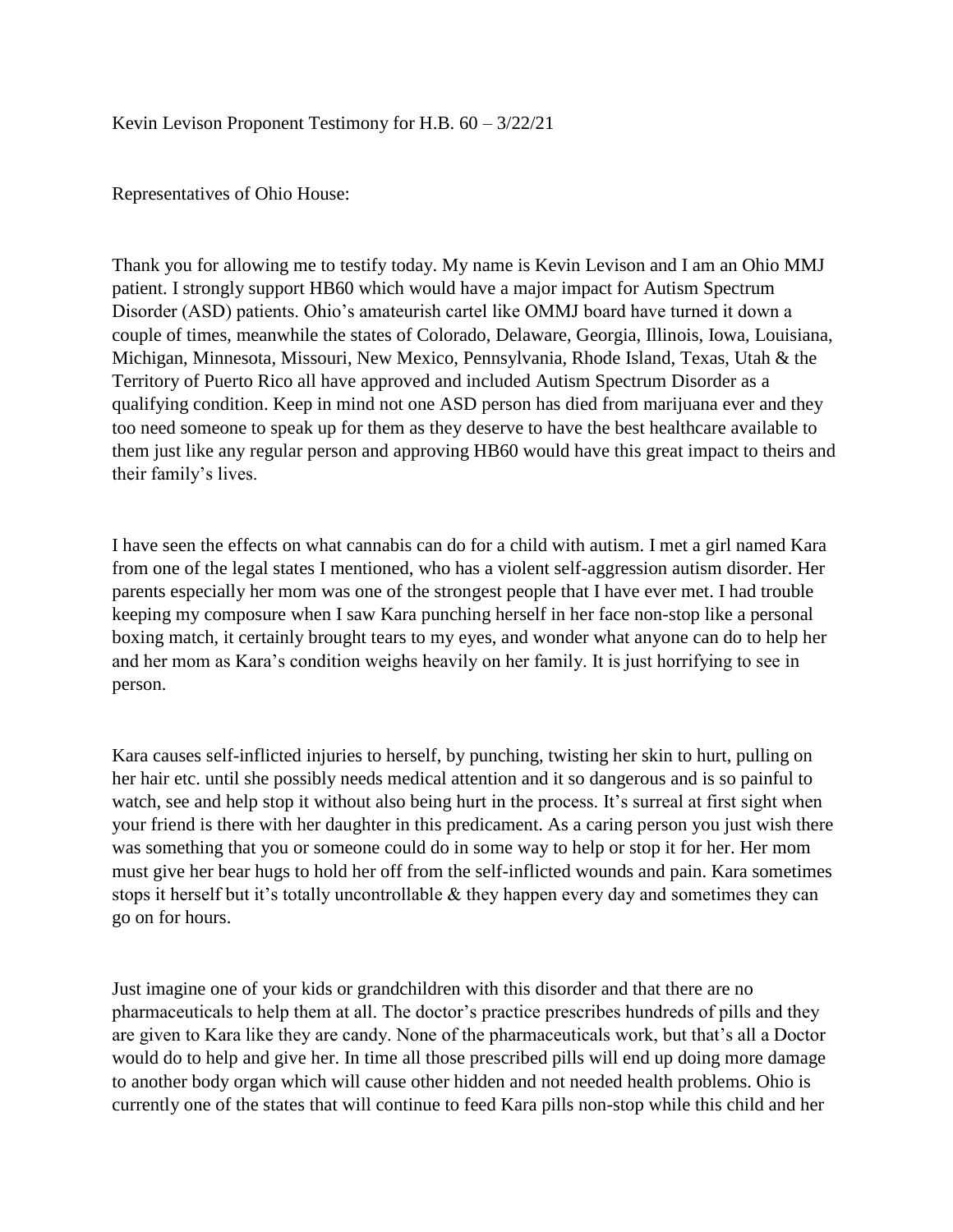family will continue to go around circles wondering if there is any way out. It would be ridiculous & illogical that her and her mom would have to move out of the state they both lived in their entire life to obtain such help. It seems like déjà vu because Ohio was this way before the OMMJ program started.

We really all should be United and need to ask ourselves why we can't even unite by helping an innocent child dealing with this kind of disorder, when we all know that cannabis has never killed anyone, ever. So why don't we give them a chance? Keep in mind Cannabis is legal recreationally in 14 states, DC, Guam, Mariana Islands and there are many more to come. And we as patients must fight our legislation here for any medical help with this supposedly medical program? It is very expensive, there is no help with insurance and the quality of the product after 3 years is not even subpar. The labs have padded their numbers and it's been a disgrace. Patients are being shorted when purchasing at the dispensaries continuously and the LLC'S won't answer the patient's questions when asked. We as patients are getting worse quality but paying twice as much as many other states, no reciprocity with other states, but they keep telling patients the price is going down, but in fact it has gone up. You are asking medical patients that can't walk, that normally don't travel far because of such, to now in the heavy snow to travel all over the state, take a much bigger risk just to find help, considering many of us have stopped our regular prescribed medicine such as Opioids for this supposedly medical program and all of this what is provided during a pandemic.

I am a patient because when I was a child I was run over by a car. I almost died. I was in Columbus Children's Hospital for 2-months with many internal injuries and on morphine an entire month. I healed very slowly, but they explained someday that I might have hard times when you get older. They were right. I currently have an electrical stimulation unit running into my spine injecting a very high electrical shock 24/7 for the major nonstop charley horse type of pain that wraps around my half of my body and was prescribed Opioids that made me so sick when I took them, that I couldn't even manage my life. Cannabis has saved my life and I feel it is time for Cannabis to help save anyone who wants to use it to help them for whatever help they would need it for.

But now we must fight to get conditions such as autism spectrum disorder added with legislation of HB60. It's so amazing how many people are oblivious to Cannabis, when travelling places such as Michigan or anywhere out west or east, it certainly was everywhere. Here in Ohio it is a fight to just continue to get the same medicine from a dispensary that is nearby. Currently there is one dispensary in Ohio that only has 1-variety that has helped me in the past and unfortunately with the limited number of dispensaries I would have to travel two hours to go there and they won't hold any product for anyone except employees. Also, when I get there, it is quite likely to be completely sold out. So, this absurdity we as patients are fighting for. We need help with this broken-down system, and we must ask our house representatives for this and right now we need